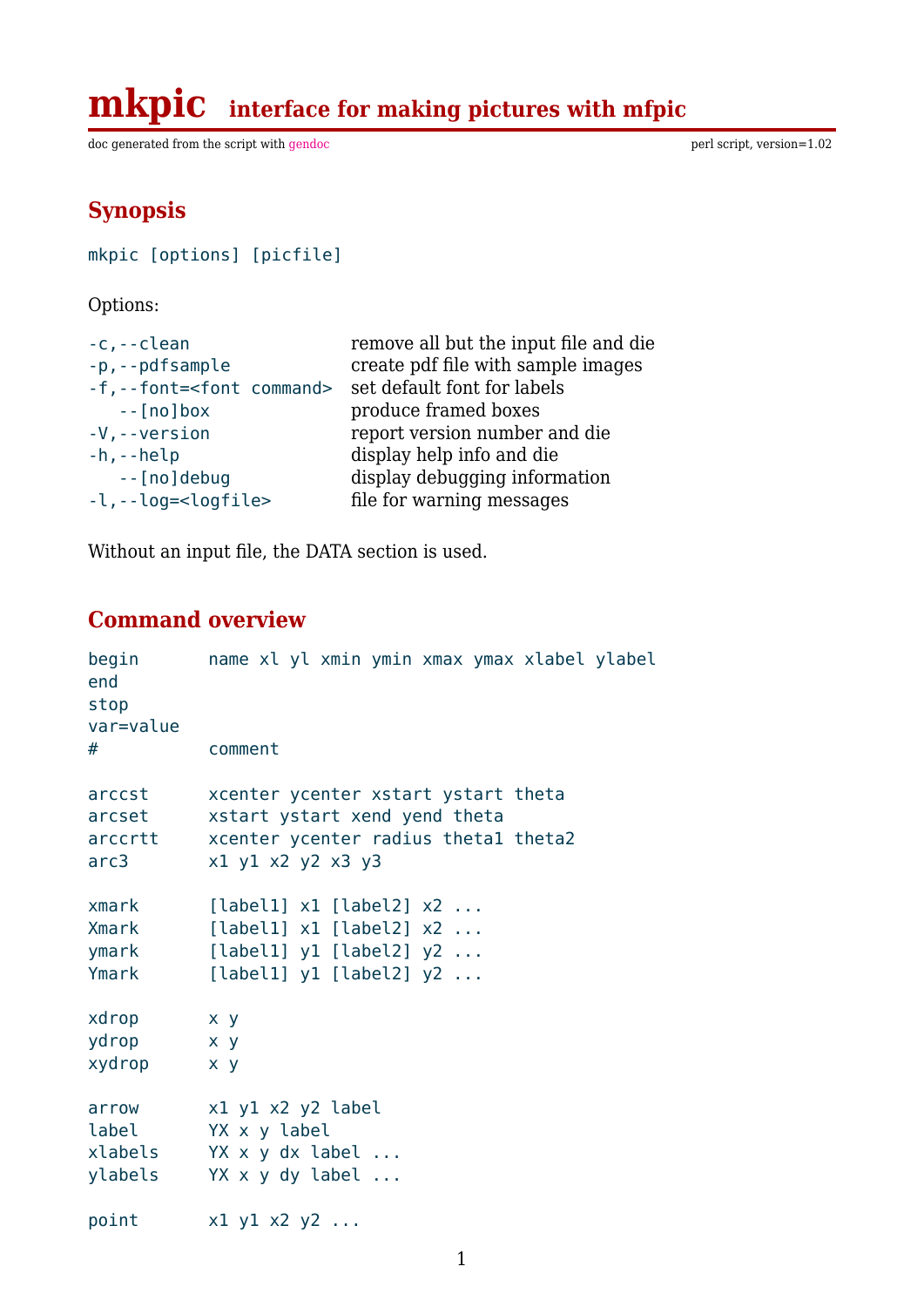```
dpoint x1 y1 dx1 dy1 ...lines x1 y1 x2 y2 ...dlines x1 y1 dx1 dy1 ...curve x1 y1 x2 y2 ...
dcurve x1 y1 dx1 dy1 ...rect x1 y1 x2 y2drect x y dx dy
dcrect x y dx dy
crect x1 y1 x2 y2
arect xc yc width height theta
bar x xdev height
func xmin xmax step expression-in-x
grid dx dy xgap ygap
hatch
bhat
ehat
```
## **Description**

**mkpic** provides an easy interface for making small pictures with mfpic. To this end you create an input file has to be created consisting of commands, one per line, with space separated parameters (or you modify the DATA section of the **mkpic** script, which is used if you run it without an input file). For an extensive description see the file mkpicdoc.pdf, which is part of the distribution.

**mkpic** produces two files. Assuming an input file named picfile defaulting to mkpic these are:

```
picfile.mac
```
a macro file which will contain TeX commands for every picture

picfile.sty

a style file for latex, defining the same TeX commands for every picture.

With the --pdfsample option, two other files are produced:

```
picfile.pdf
```
a PDF file containing all pictures.

This lets you easily check the results of your designs.

#### picfile.tex

the TeX source used for creating this PDF file.

In LaTeX, you have to include \usepackage{picfile} and to include commands like \Fig*name* in your source, where *name* is the name you gave one of your pictures in an **mkpic** begin command.

In TeX and ConTeXt, you have to  $\infty$ , picfile.mac and to include commands like \Fig*name* in your source, where *name* is the name you gave one of your pictures in an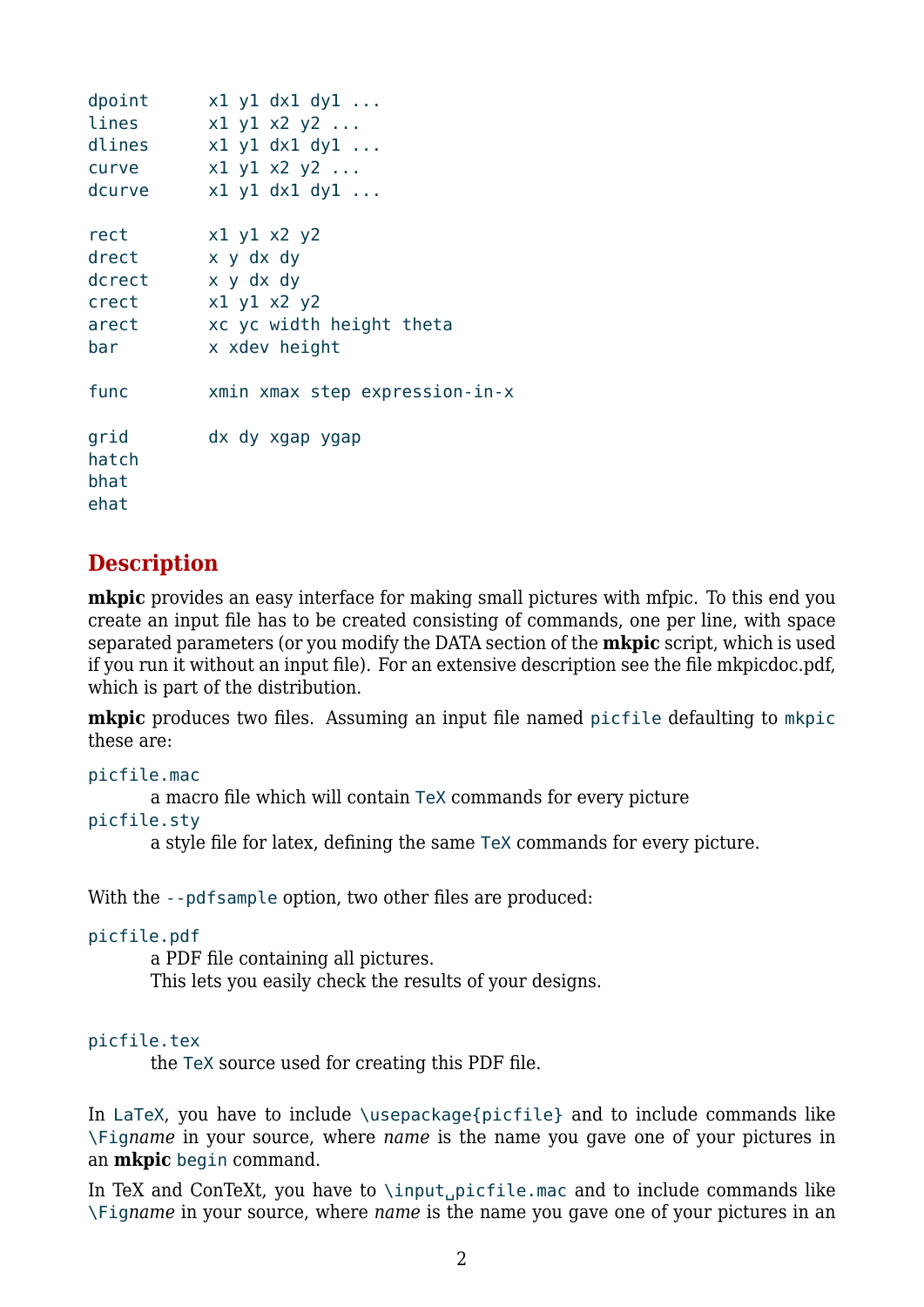**mkpic** begin command.

In TeX, you must use the \bye command (*not* \end to finish your TeX source See the RUNNING section for how to run **mkpic** and TeX, LaTeX, or ConTeXt.

## **Commands**

The source is set up so that it is easy to add your own commands, Currently the following commands have been implemented (the arguments are not listed here; for those, refer to the SYNOPSIS section):

#### begin, end

Every picture begins with the begin command and ends with the end command. The begin command defines a name for the picture and defines a tex command with that name, prefixed with 'Fig'. The resulting command is written to a .mac file. Thus the command

begin aa ...

starts writing \def\Figaa{... to the .mac file, and the picture can be reproduced in a TeX document by importing the .mac file and using the \Figaa command.

xl and yl are the lengths of the x- and y-axes. xlabel and ylabel are the label that are placed at the ends of those axes. Use a space to suppress labeling, or "-" to suppress drawing the axes at all.

#### stop

stops further reading of the input. Useful if you have many pictures, but want to see only the first few for testing purposes.

#### var=value

sets the variable var to value. This variable, or an expression containing it, can be used instead of any numerical parameter. Variable names may contain lower and uppercase letters, digits or underscores, with the restriction that they must start with a letter and may not end in an underscore.

#### #

denotes a comment

#### xmark, ymark, Xmark, Ymark

These commands place one or more labels along the x- or y-axes, either below (xmark and ymark) or above (Xmark and Ymark) the axis.

For the [xXyY]mark commands a parameter containing any character other than [-.0-9] is interpreted as the label (this implies that you cannot use expressions here!) to be placed and its position is expected in the next parameter. If a parameter is just a number, it is placed at that x-position. If you want a number to be interpreted as a label, put it in braces: {1950}.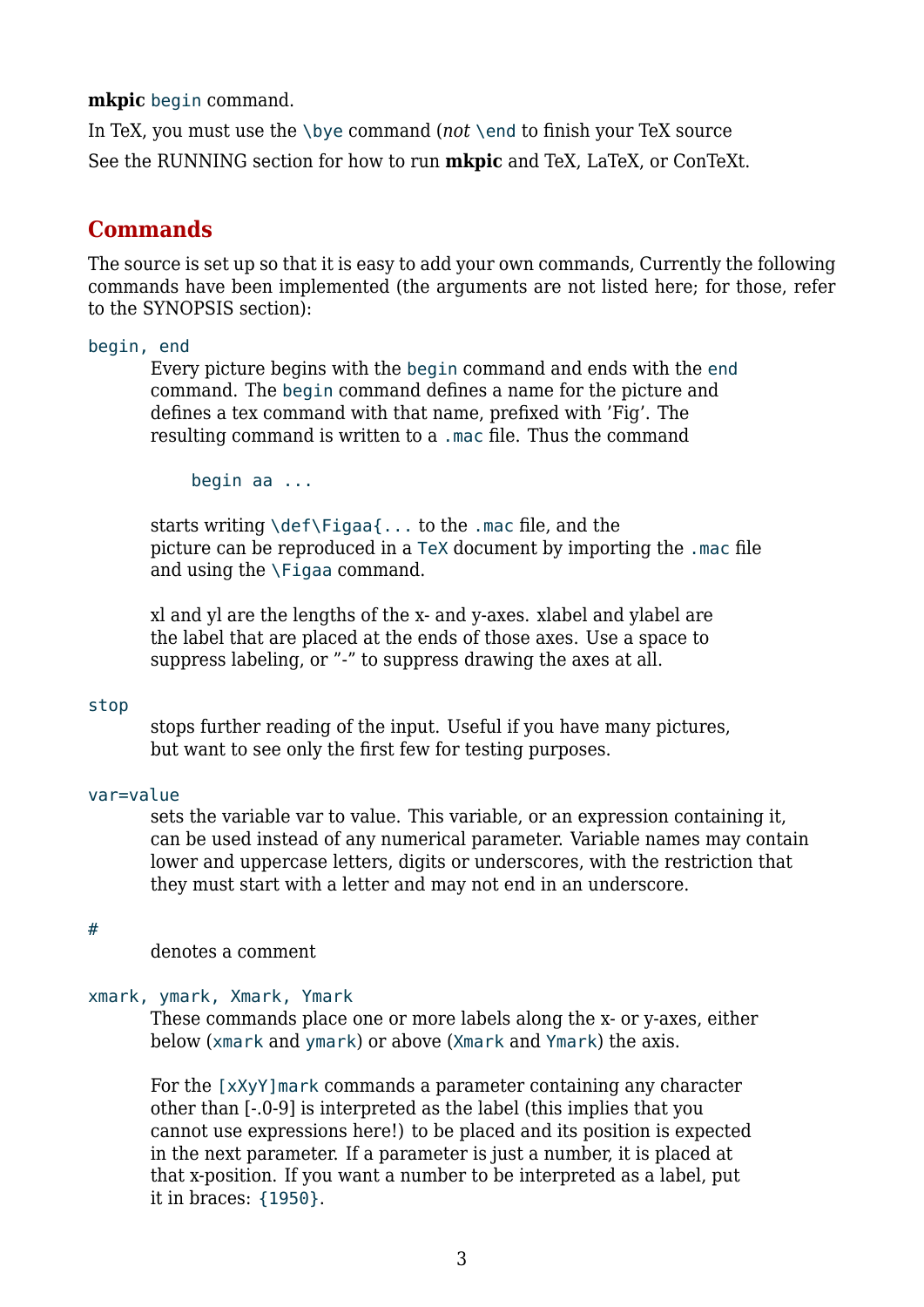#### arccst

(Mnemonic: center start theta.)

Draws an arc with its center in xcenter, ycenter, starting in xstart, ystart and with an arc length of theta degrees.

#### arcset

(Mnemonic: start end theta.) Draws an arc starting in xstart, ystartend ending in xend, yend and with an arc length of theta degrees.

#### arccrtt

(Mnemonic: center radius theta1 theta2.) Draws an arc with its center in xcenter, ycenter, a radius radius starting at theta1 degrees and ending at theta2 degrees.

#### arc3

(Mnemonic: 3 points.) Draws an arc starting at  $(x1,y1)$ , through  $(x2,y2)$  and ending in  $(x3,y3)$ .

#### xdrop, ydrop, xydrop

These commands draw dotted arrows perpendicularly to the x-axis, the y-axis and both axes, respectively, ending on the axes with the arrow head.

#### arrow

draws an arrow from  $(x1,y1)$  to  $(x2,y2)$  labeled on its tail with label

#### label

draws a label at  $(x, y)$ . YX tells how it will be adjusted: for  $Y=t,b,c(x,y)$  will be, in the y-direction, on top, bottom or center of the label respectively, for  $X=1, r, c$  it will be, in the x-direction, left, right or center adjusted on  $(x,y)$ . Thus

label tl 0 0 Hello World!

will draw the string "Hello World" with its lower left corner at (0,0)

#### xlabels

draws many labels, starting at  $(x, y)$ , and incrementing x with dx after every label. YX: see label. Labels may not contain spaces; if you need spaces, use - instead.

#### ylabels

Same as xlabels, but incrementing y with dy instead.

#### point

draws points (dots) at  $(x1,y1)$ ,  $(x2,y2)$  et cetera.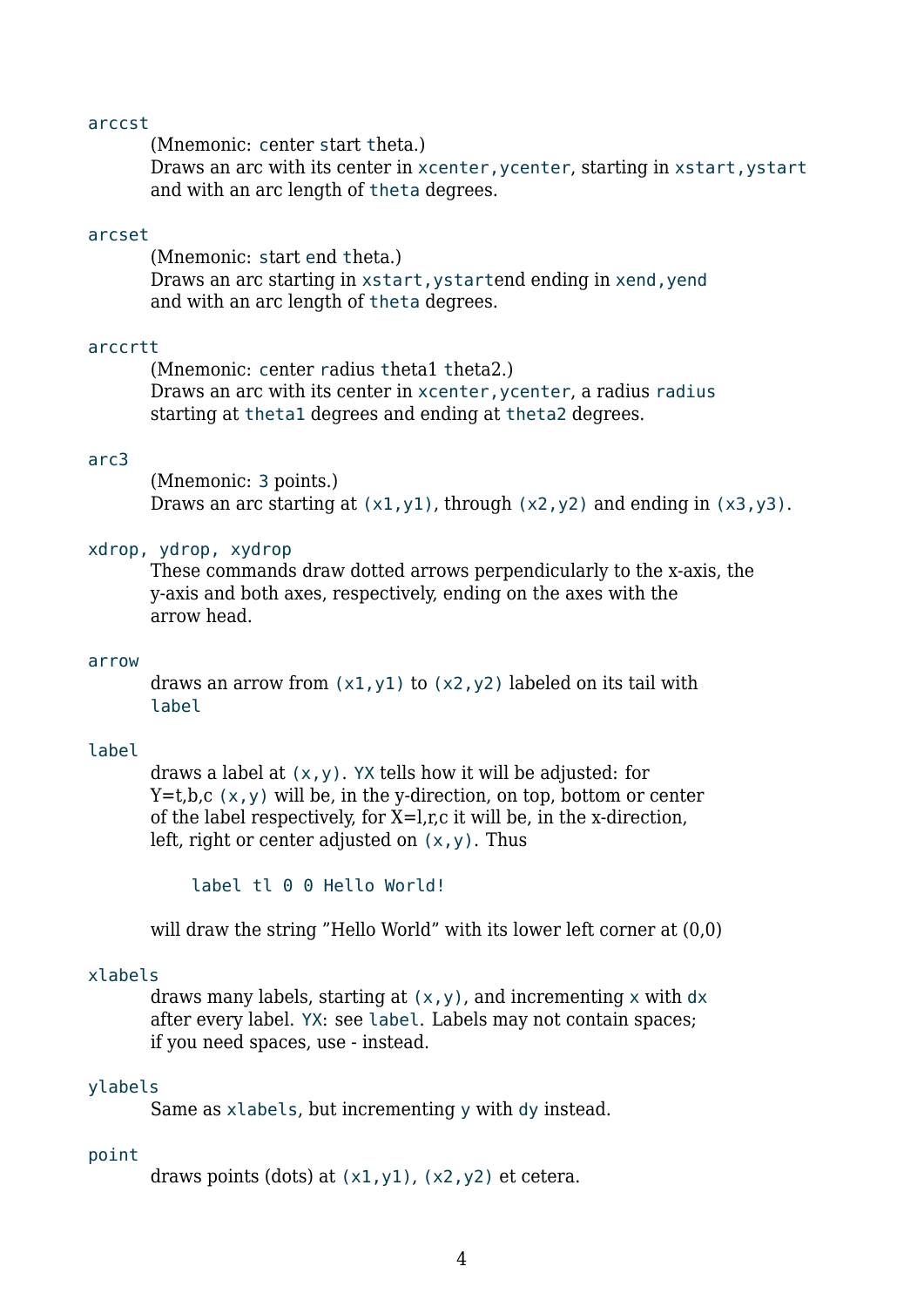#### dpoint

draws points (dots) starting at  $(x1, y1)$  and then moving by  $(dx1, dy1)$ ,  $(dx2, dy2)$  et cetera.

#### lines

draws line segments from  $(x1,y1)$  to  $(x2,y2)$ ,  $(x3,y3)$  et cetera.

#### dlines

draws line segments starting at  $(x1,y1)$  and then moving by  $(dx1, dy1)$ ,  $(dx2, dy2)$  et cetera.

#### curve

draws a bezier curve from  $(x1,y1)$  to  $(x2,y2)$ ,  $(x3,y3)$  et cetera.

#### dcurve

draws a bezier curve starting at  $(x1,y1)$  and then moving by  $(dx1, dy1)$ ,  $(dx2, dy2)$  et cetera.

### rect

draws a rectangle with diagonal points at  $(x1, y1)$  and  $(x2, y2)$ .

#### drect

draws a rectangle with diagonal points at  $(x,y)$  and  $(x+dx,y+dy)$ .

#### crect

clears a rectangle with diagonal points at  $(x1, y1)$  and  $(x2, y2)$ .

#### dcrect

clears a rectangle with diagonal points at  $(x,y)$  and  $(x+dx,y+dy)$ .

#### arect

draws a rectangle with a widdh width and a height height; the middle of the bottom is at  $(xc,yc)$  and the centerline through (xc,yc) makes an angle theta with the x-axis.

#### bar

draws a equivalent with rect
[x-xdev], 0, x+xdev, height

#### func

draws the function given by expression-in-x between xmin and xmax, stepping with step units in the x-direction. Note that the expression-in-x will be evaluated by Metafont, so you will have to use metafont syntax.

#### grid

draw dotted grid lines at distances dx and dy in the x- and y directions; the gaps between the dots are set to xgap an ygap respectively. For an esthetic appearance, be sure to use integer dx/xgap and dy/ygap ratios.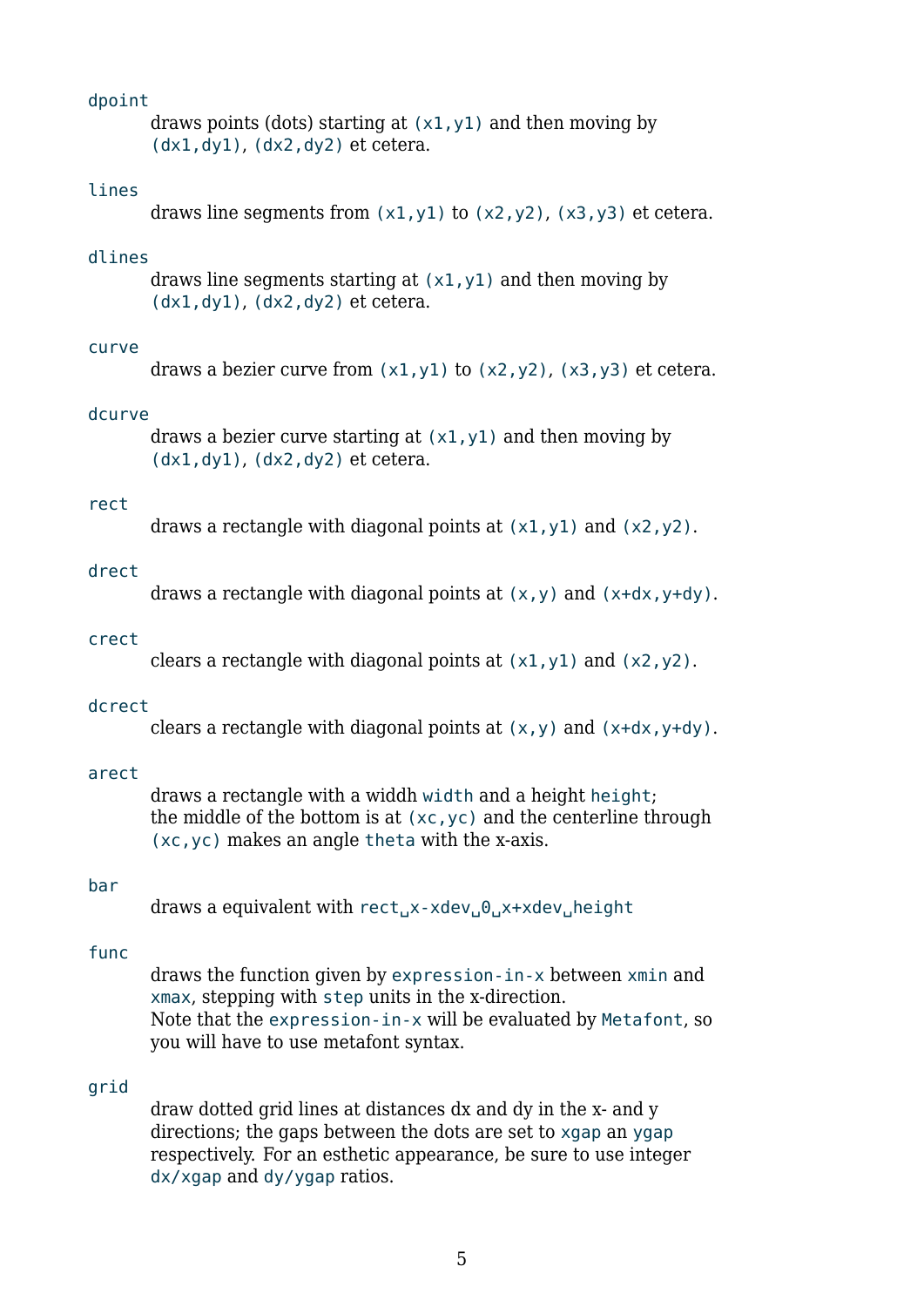hatch

hatch the closed curve that follows.

### bhat

starts a path that will eventually be closed, and then hatched.

### ehat

ends a path started with bhat, closes it and then hatches it.

### anything else

will be inserted as is in the macro file, and therefore should be a valid mfpic statement. You use this when you need such a statement only once, or a few times and therefore see no need to define a proper command for it.

# **Running mkpic/TeX**

The effect of running

mkpic picfile

is the creation of picfile.mac, which you can \input into a TeX or ConTeXt source, and picfile.sty which can be input into a LaTeX source using the \usepackage command.

After running TeX (or LaTeX or ConTeXt), you will find a file picfile.mf and you will have to run Metafont on it, which (assuming you configured TeX for 600 dpi) produces picfile.600gf. This file will have to be converted to a pk file with gftopk. Finally, you need to run TeX, normally at least twice, again. So for pdfLaTeX the sequence is:

```
mkpic picfile
pdflatex file.tex
mf picfile
gftopk picfile.600gf
pdflatex file
pdflatex file
```
## **Bug**

Currently only up to 256 pictures can be generated. In the future this problem will probably be solved by introducing more than one font and generating tex-command names that have the font name in front.

## **Changes**

Changes with respect to version 0.1:

• added mkpicdoc.tex to the distribution

# **Author and copyright**